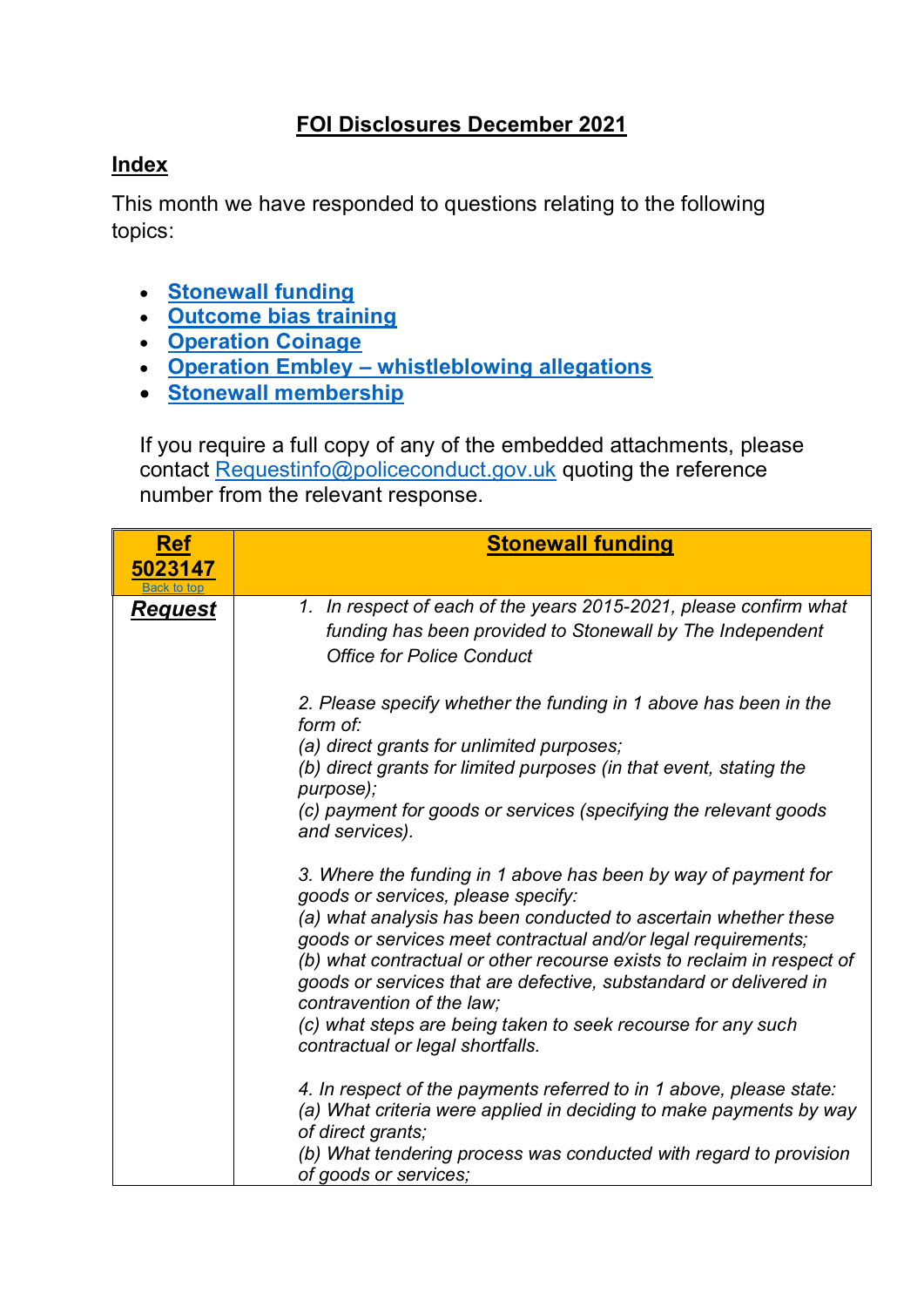<span id="page-1-0"></span>

|                       | (c) What alternative suppliers of goods or services were considered.                                                                                                                                                                                                                                                                                                                                                                                                                    |
|-----------------------|-----------------------------------------------------------------------------------------------------------------------------------------------------------------------------------------------------------------------------------------------------------------------------------------------------------------------------------------------------------------------------------------------------------------------------------------------------------------------------------------|
| <u>Response</u>       | £3,000 for the period from 25/06/18-24/06/19 - Diversity<br>1.<br>Champions Membership (England Membership)<br>£6,000 for the period from 10/09/20-09/09/21 - Stonewall<br>$\bullet$<br>Diversity Champions Membership (including England & Cymru)<br>£6,000 for the period from 07/10/2021-07/10/2022 Stonewall<br>$\bullet$<br>Diversity Champions Membership (including England and<br>Cymru)                                                                                        |
|                       | 2. (c) payment for goods or services (specifying the relevant goods<br>and services). This was for Stonewall Diversity Champions<br>membership.                                                                                                                                                                                                                                                                                                                                         |
|                       | 3. No formal analysis has been undertaken, we have and continue<br>to receive the services expected.<br>3(b) The IOPC have the right to terminate the subscription by writing<br>to the supplier. There are a number of Terms and Conditions in<br>which we have the right to do so, including if we have<br>unreasonable satisfaction with the service.<br>$3(c)$ None.                                                                                                                |
|                       | 4(a) Not applicable.                                                                                                                                                                                                                                                                                                                                                                                                                                                                    |
|                       | 4(b) The IOPC engaged with the supplier directly and entered into a<br>contract via a Single Tender Action.                                                                                                                                                                                                                                                                                                                                                                             |
|                       | 4(c) See responses above                                                                                                                                                                                                                                                                                                                                                                                                                                                                |
| <b>Ref</b><br>5023146 | <b>Outcome bias training</b>                                                                                                                                                                                                                                                                                                                                                                                                                                                            |
| Request               | Could you please provide me with copies of any IOPC training<br>materials concerning guarding against hindsight and outcome<br>biases in investigative decision making, or alternatively confirm<br>that no such training is delivered.<br>Could you please provide me with copies of any guidance or<br>policy documents concerning avoidance of hindsight and<br>outcome biases in investigative decision making, or<br>alternatively confirm that no such guidance or policy exists. |
| <u>Response</u>       | We do not hold any information under the first part of your request because<br>our training programme for operational staff does not include any training<br>on this subject.                                                                                                                                                                                                                                                                                                           |
|                       | In regard to the second part of your request we do not hold any<br>relevant policy but our guidance to operational staff includes the<br>information contained in the Annex to this letter, which forms part of                                                                                                                                                                                                                                                                         |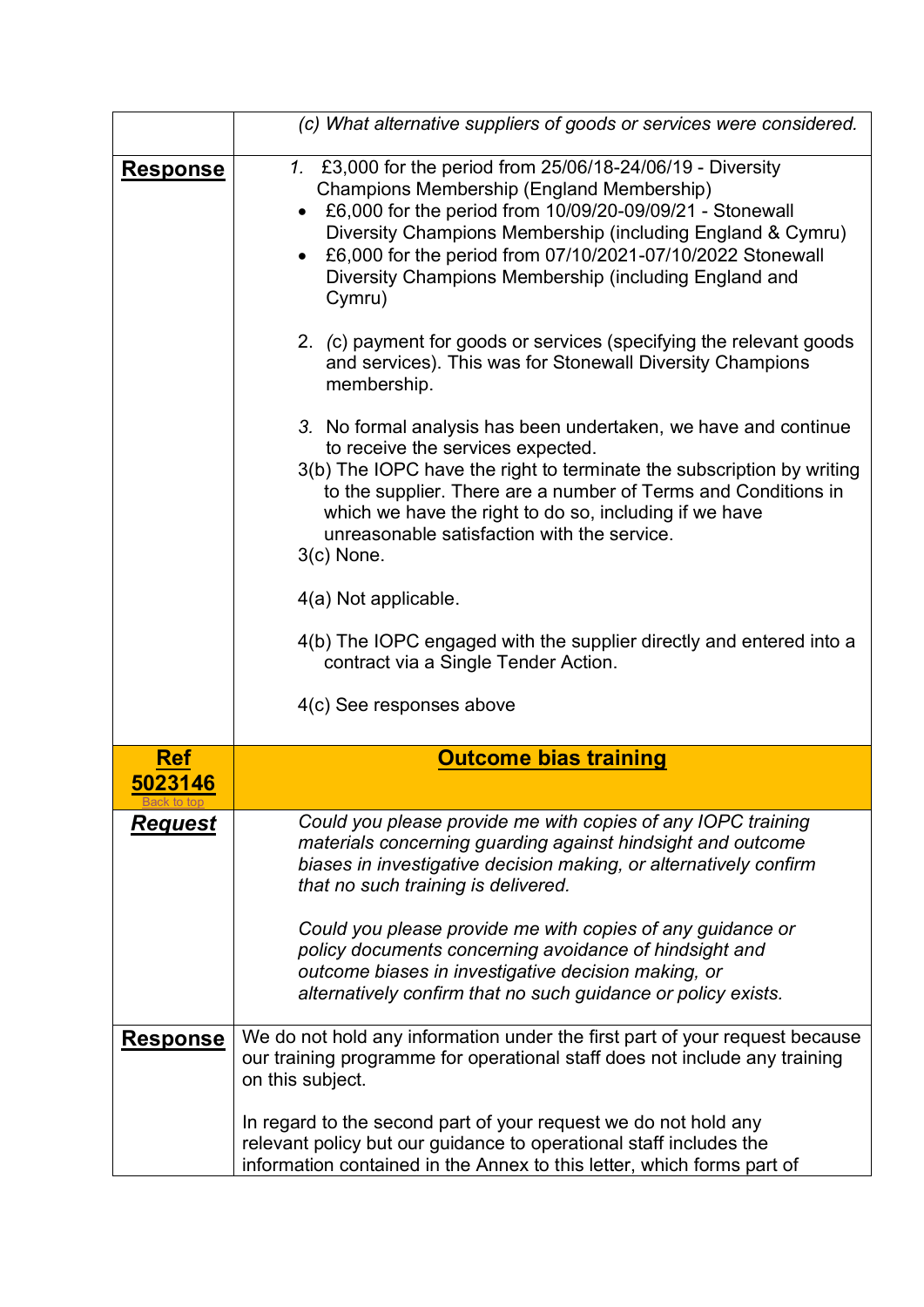<span id="page-2-0"></span>

|                       | our guidance on the drafting of investigation reports. This is the<br>only guidance we hold under your request.<br>Annex: information from IOPC Operations Manual<br>Avoiding bias in the report<br>Care should be taken to avoid allowing bias to influence your analysis of<br>the evidence. Failure to recognise bias in an investigation could impact on<br>the determinations the DM reaches and may ultimately mask the real<br>lessons to be learned. There are several types of bias, the following are<br>common when analysing evidence:<br>Outcome bias<br>Hindsight bias<br><b>Confirmation bias</b><br><b>Outcome bias</b><br>Outcome bias is the tendency to judge a past decision or action by its<br>success or failure, instead of based on the quality of the decision made at<br>the time. No decision maker knows for certain whether or not the future will<br>turn out for the best following any decision they make.<br>If an incident leads to death it is often considered very differently and<br>critically, compared to an incident that results in no harm, even where the<br>incident or error is exactly the same.<br>To avoid the influence of outcome bias, the LI should evaluate the decision<br>or action taken at the time it was taken and given what was known or going<br>on at that time, irrespective of the success or failure of the outcome.<br><b>Hindsight bias</b><br>Hindsight bias is the tendency for people with the 'benefit of hindsight' to<br>falsely believe, once all the facts become clear, that the actions that should<br>have been taken to prevent an incident seem obvious, or that they could<br>have predicted the outcome of an event.<br><b>Confirmation bias</b><br>Confirmation bias is the tendency to interpret evidence in a way that<br>confirms the LI's pre existing beliefs or hypothesis. People are particularly<br>likely to apply this bias when the evidence is ambiguous or might support a<br>variety of hypotheses. |
|-----------------------|-----------------------------------------------------------------------------------------------------------------------------------------------------------------------------------------------------------------------------------------------------------------------------------------------------------------------------------------------------------------------------------------------------------------------------------------------------------------------------------------------------------------------------------------------------------------------------------------------------------------------------------------------------------------------------------------------------------------------------------------------------------------------------------------------------------------------------------------------------------------------------------------------------------------------------------------------------------------------------------------------------------------------------------------------------------------------------------------------------------------------------------------------------------------------------------------------------------------------------------------------------------------------------------------------------------------------------------------------------------------------------------------------------------------------------------------------------------------------------------------------------------------------------------------------------------------------------------------------------------------------------------------------------------------------------------------------------------------------------------------------------------------------------------------------------------------------------------------------------------------------------------------------------------------------------------------------------------------------------------------------------------|
|                       |                                                                                                                                                                                                                                                                                                                                                                                                                                                                                                                                                                                                                                                                                                                                                                                                                                                                                                                                                                                                                                                                                                                                                                                                                                                                                                                                                                                                                                                                                                                                                                                                                                                                                                                                                                                                                                                                                                                                                                                                           |
| <b>Ref</b><br>5023157 | <b>Operation Coinage</b>                                                                                                                                                                                                                                                                                                                                                                                                                                                                                                                                                                                                                                                                                                                                                                                                                                                                                                                                                                                                                                                                                                                                                                                                                                                                                                                                                                                                                                                                                                                                                                                                                                                                                                                                                                                                                                                                                                                                                                                  |
| <u>Request</u>        | Please disclose your report for the investigation 'Operation Coinage',<br>finalised on 23rd September 2021.                                                                                                                                                                                                                                                                                                                                                                                                                                                                                                                                                                                                                                                                                                                                                                                                                                                                                                                                                                                                                                                                                                                                                                                                                                                                                                                                                                                                                                                                                                                                                                                                                                                                                                                                                                                                                                                                                               |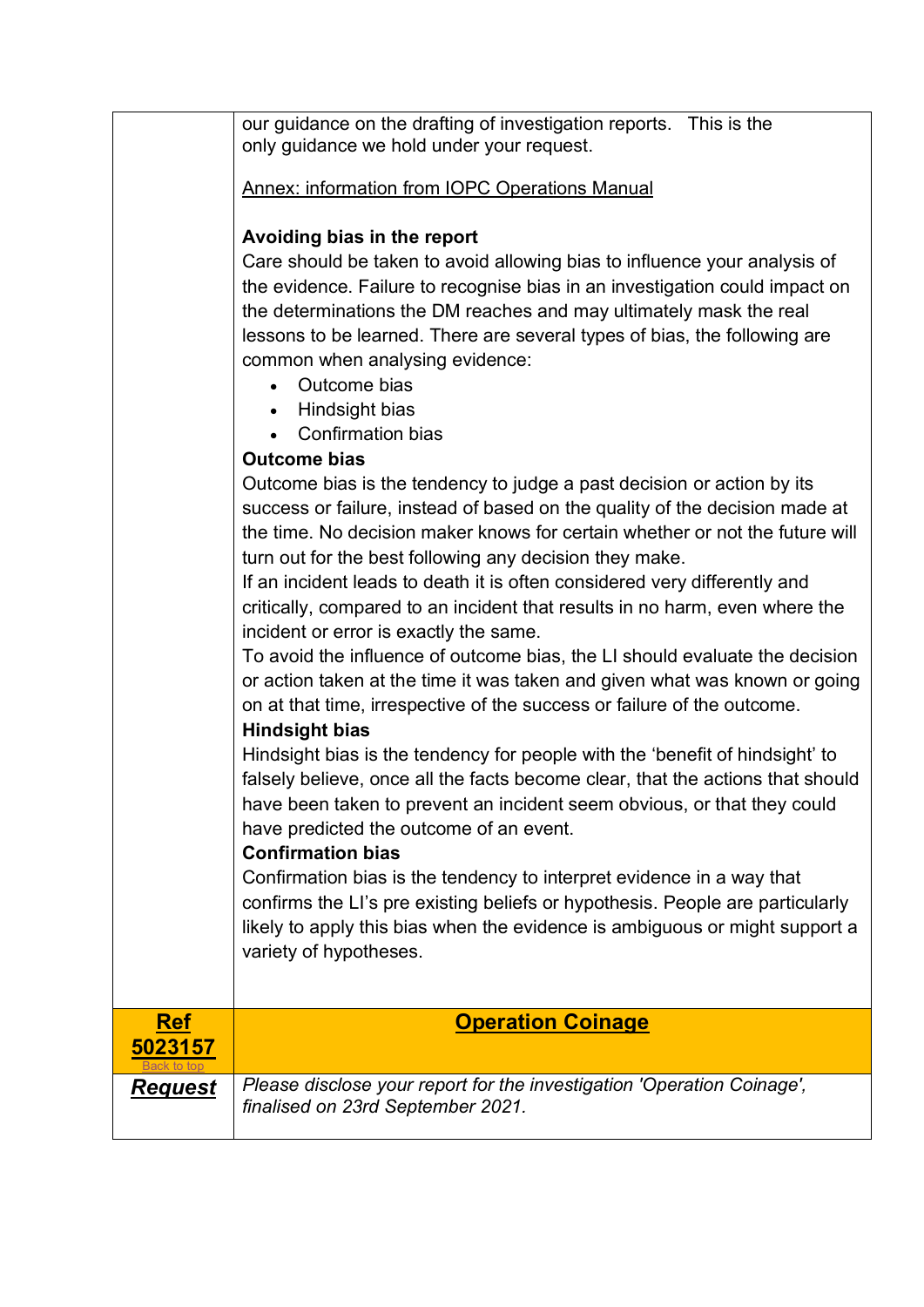<span id="page-3-0"></span>

|                 | This was an investigation into the actions/inaction of Cheshire<br>Constabulary officers on 17th February 2019, following reports of offences<br>in the Wilmslow area.                                                                                                                                                                                                                                                                                               |
|-----------------|----------------------------------------------------------------------------------------------------------------------------------------------------------------------------------------------------------------------------------------------------------------------------------------------------------------------------------------------------------------------------------------------------------------------------------------------------------------------|
| <u>Response</u> | A decision has been made to publish a summary of our investigation in line<br>with our publication policy and this will appear on our website shortly once<br>all relevant consultations and steps have been completed.                                                                                                                                                                                                                                              |
|                 | We have decided that you are not entitled to the full investigation report at<br>this time because it is exempt under sections 30 and 40 of the FOIA.                                                                                                                                                                                                                                                                                                                |
|                 | In the case of information falling within the terms of section 30, we are<br>refusing your request because the public interest in maintaining the<br>exemption outweighs the public interest in disclosure.                                                                                                                                                                                                                                                          |
| <b>Ref</b>      | <b>Operation Embley - whistleblowing allegations</b>                                                                                                                                                                                                                                                                                                                                                                                                                 |
| 5023123         |                                                                                                                                                                                                                                                                                                                                                                                                                                                                      |
| <u>Request</u>  | Q1. When did Mr Veeran first report his Whistle blowing concerns to the<br>IOPC?                                                                                                                                                                                                                                                                                                                                                                                     |
|                 | Q2 Did the IOPC refer Mr Veeran's Whistle blowing concerns to the Met<br>Police DPS for an assessment of an indication of Misconduct?                                                                                                                                                                                                                                                                                                                                |
|                 | Q3 Did Mr Veeran provide the IOPC further information after the start of<br><b>Operation Embley?</b>                                                                                                                                                                                                                                                                                                                                                                 |
| <u>Response</u> | We have interpreted question 1 as a request for the date on which the<br>IOPC received Mr Veeren's allegations.                                                                                                                                                                                                                                                                                                                                                      |
|                 | We can confirm that we hold information from which we could answer<br>these questions but have decided that it is exempt under section 40(2) of<br>the FOIA, which relates to personal information.                                                                                                                                                                                                                                                                  |
|                 | Operation Embley investigated alleged corruption amongst senior officers<br>in the MPS Directorate responsible for investigating police misconduct. The<br>public has a strong interest in knowing whether those responsible for<br>upholding and enforcing the law are maintaining the highest professional<br>standards and in ensuring that they are properly held to account when<br>there is evidence that they are not meeting those standards.                |
|                 | While we accept that there is a legitimate interest in confirming the findings<br>and outcomes of our investigation, we consider that disclosure of this<br>personal data is not necessary for this purpose because it would not add<br>significantly to the information available on our web site. We have already<br>accounted for the progress and findings of Operation Embley in our<br>published statements, which include confirmation that the investigation |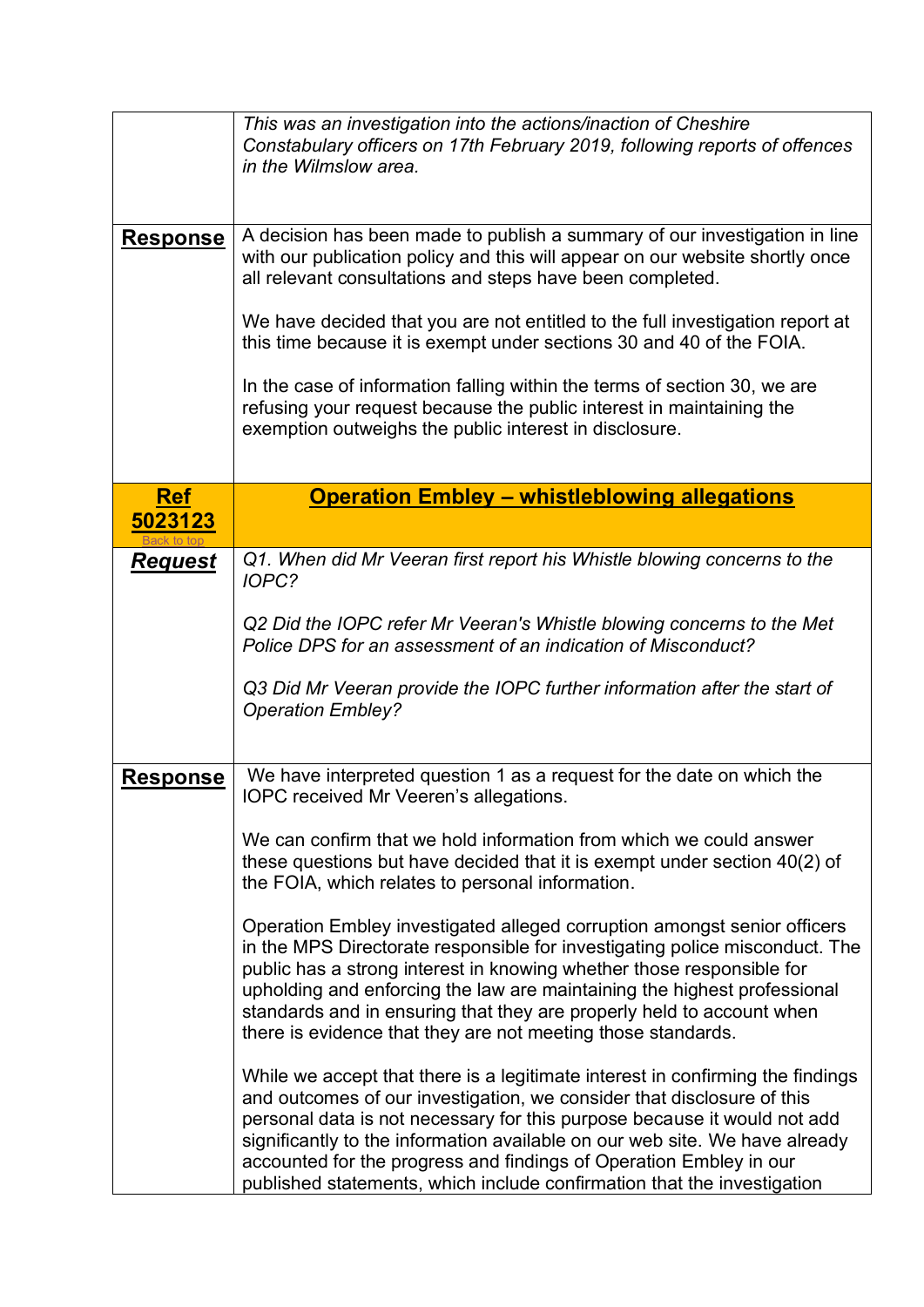<span id="page-4-0"></span>

|                       | began in November 2017 and concluded in July 2020. Clearly these are<br>less privacy intrusive means of meeting the need for transparency in this<br>case.                                                                                                                                                                                                                                                                                                                                                                                                                                                                                                                                                                                                                                                                                                                                                                                                                                                                                                                                                                                                                                                                                                                                                                                                                |
|-----------------------|---------------------------------------------------------------------------------------------------------------------------------------------------------------------------------------------------------------------------------------------------------------------------------------------------------------------------------------------------------------------------------------------------------------------------------------------------------------------------------------------------------------------------------------------------------------------------------------------------------------------------------------------------------------------------------------------------------------------------------------------------------------------------------------------------------------------------------------------------------------------------------------------------------------------------------------------------------------------------------------------------------------------------------------------------------------------------------------------------------------------------------------------------------------------------------------------------------------------------------------------------------------------------------------------------------------------------------------------------------------------------|
| <b>Ref</b><br>5023169 | <b>Stonewall membership</b>                                                                                                                                                                                                                                                                                                                                                                                                                                                                                                                                                                                                                                                                                                                                                                                                                                                                                                                                                                                                                                                                                                                                                                                                                                                                                                                                               |
| <u>Request</u>        | How much money has the IOPC or IPCC paid to Stonewall since<br>1)<br>2010? Please include membership of any programmes and<br>payments to attend training or conferences organised by<br>Stonewall, whether IOPC/IPCC staff members attended external<br>events or Stonewall staff attended the IOPC/IPCC offices to lead<br>events.<br>2) How many IOPC/IPCC staff have attended Stonewall training or<br>conferences since 2010? It would be helpful to have this broken<br>down into the number of staff each year.<br>3) How long has the IOPC/IPCC been a member of the Stonewall<br><b>Diversity Champions programme?</b><br>Was membership of the Stonewall Diversity Champions<br>4)<br>programme scrutinised by IOPC/IPCC lawyers for compliance<br>with the Equality Act 2010? If so, what was the outcome?<br>Has the IOPC committed to remaining a member of the<br>5)<br>Stonewall Diversity Champions programme? If so, for how long?<br>6) Has membership of the Stonewall Diversity Champions<br>programme or any advice from Stonewall influenced any areas<br>of IOPC/IPCC policy? If so, please provide a brief summary.<br>Is the IOPC committed to upholding the Equality Act 2010,<br>7)<br>particularly the protected characteristic of sex?<br>8) Is the IOPC aware that gender is not a protected characteristic<br>under the Equality Act 2010? |
| <b>Response</b>       | 1) -£3,000 for the period from 25/06/18-24/06/19 - Diversity Champions<br>Membership (England Membership)<br>-£6,000 for the period from 10/09/20-09/09/21 - Stonewall Diversity<br>Champions Membership (including England & Cymru)<br>-£6,000 for the period from 07/10/2021-07/10/2022 Stonewall<br>Diversity Champions Membership (including England and Cymru)<br>2) The IOPC does not hold this information.<br>3) Since June 2018.<br>4) No. Stonewall is aware of our commitment to diversity in<br>employment and service delivery and they have accepted this<br>condition.<br>5) Our current membership commitment ends on 7 October 2022.                                                                                                                                                                                                                                                                                                                                                                                                                                                                                                                                                                                                                                                                                                                     |